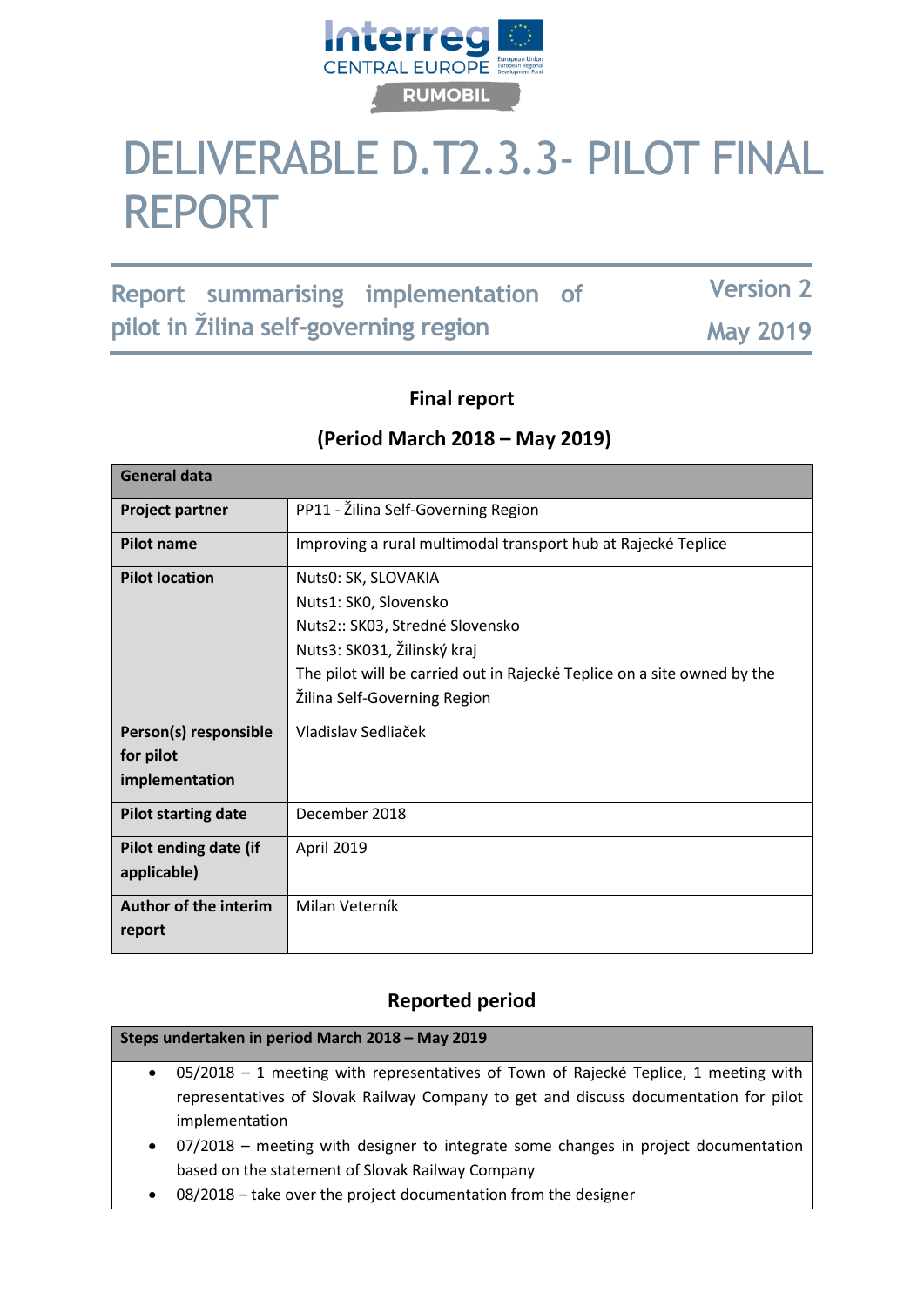

- 08/2018 meeting with representatives of Slovak Railway Company to get and discuss documentation for pilot implementation
- 08/2018 meeting with employees of the town of Rajecké Teplice to issue permission for reconstruction
- 10/2018 meeting with a national controller to discuss public procurement documentation
- 01-02/2019 signing the contract with constructor
- $\bullet$  03 04/2019 control days with constructor and construction supervisor
- 05/2019 opening ceremony of the improved intermodal transport hub in Rajecké Teplice

## **Difficulties encountered and solutions found in reporting period**

Generally, during the pilot implementation we had not any problems. We had problems before the pilot implementation which were mentioned in previous report.

# **Final results**

### **Resource requirements (planned versus actual)**

### **1. Time resources:**

- Planning phase: mid 2017 end of 2018
- Implementation phase: December 2018 May 2019

### **2. Personnel resources**

In total, 8 different people from Žilina self-governing region worked on the project to prepare the documentation for public procurement and contract for the pilot project in Rajecké Teplice and all other responsibilities. The total time spent on implementing the pilot project is estimated at 5178 hours.

### **3. Financial resources**

In the pilot project it was required the following equipment:

- benches (5 pcs)
- stops (3 pcs)
- waste bins (4 pcs)
- electronic information board
- Bicycle parking (12 racks for 24 bikes)
- Wi-Fi connection
- CCTV camera

Initially, the budget of the RUMOBIL project for improving intermodal transport hub was planned of 52,000 Euro. Since the estimate was not correct and during the project the prices for material, equipment and work were increased, we had to ask for a change of budget in which we were satisfied. Finally, the total cost of improving the intermodal transport hub was € 77,772.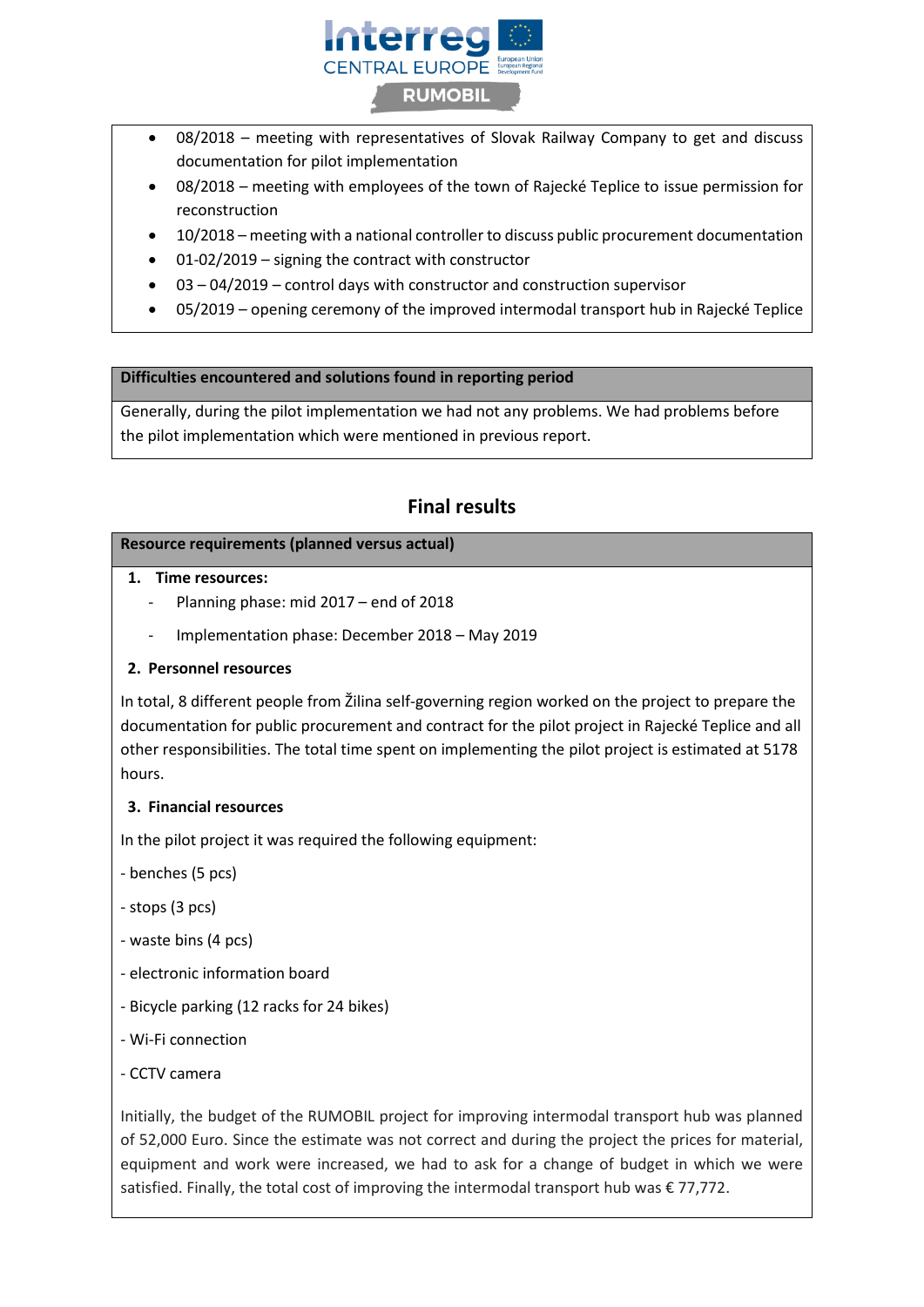

#### **Interfaces and dependencies with other groups – stakeholders**

Stakeholders involved in pilot project: Town of Rajecké Teplice, Transport Company SAD Žilina, Integrated Transport of the Žilina Region, Slovak Railway Company, Žilina Road Administration, Designer, Constructor, National Controller, City Police of Rajecké Teplice

The communication and collaboration during the pilot project was really good with all mentioned stakeholders, except of Slovak Railway Company. They have several departments at different levels and they do not cooperate between themselves, so it was really difficult to discuss with all of these departments and get the same and positive statements for the pilot implementation.

#### **Risks and risk mitigation**

The risks identified after the project were mainly two:

- 1. The biggest problem which occurred during our pilot preparation was the system of public procurement in Slovakia and terms for delivering of consensus from several departments of National Railway provider. For example in our case there was necessary a partial change of the project documentation after the set out conditions in the opinion of the Regional Directorate of the Railways of Slovak Republic in Žilina. Also there is long time for delivering of necessary documents from the important stakeholders (30 days for each).
- 2. We also had a problem with public procurement, which we had to repeat up to 3 times throughout the project. According to the leader partner of the RUMOBIL project partner, we have very strict rules in Slovakia as we needed to receive up to 3 offers from 3 different suppliers in the framework of public procurement. Despite the fact that we actively approached construction companies, we were not able to meet the conditions for public procurement twice, which we managed to get up 3rd times.

These risks could be mitigated by direct and proactive involvement of relevant stakeholders and active communication with them. Unfortunately, we will not affect the terms of the procurement.

#### **Achievement of pilot project objectives**

The aim of the project was to restore the intermodal connection hub in the town of Rajecké Teplice in order to serve better to the local people and promote intermodal transport in the rural partner territory. It is a new organization of the connecting point at the bus station in Rajecké Teplice. The project aimed to modernize the area in the bus station, to provide monitoring panels informing about the departure and arrival of the public transport lines and to provide a place of connection with a sufficient number of parking spaces for bicycles and cars. The improved station acts as an interface between the various modes of transport and potentially it will increase the ratio of people going to work using public transport and consolidate the entire public transport system in the pilot area. Another aim of the pilot project was to examine how the level of multimodal hub services for commuting passengers using public transport influences their behavior.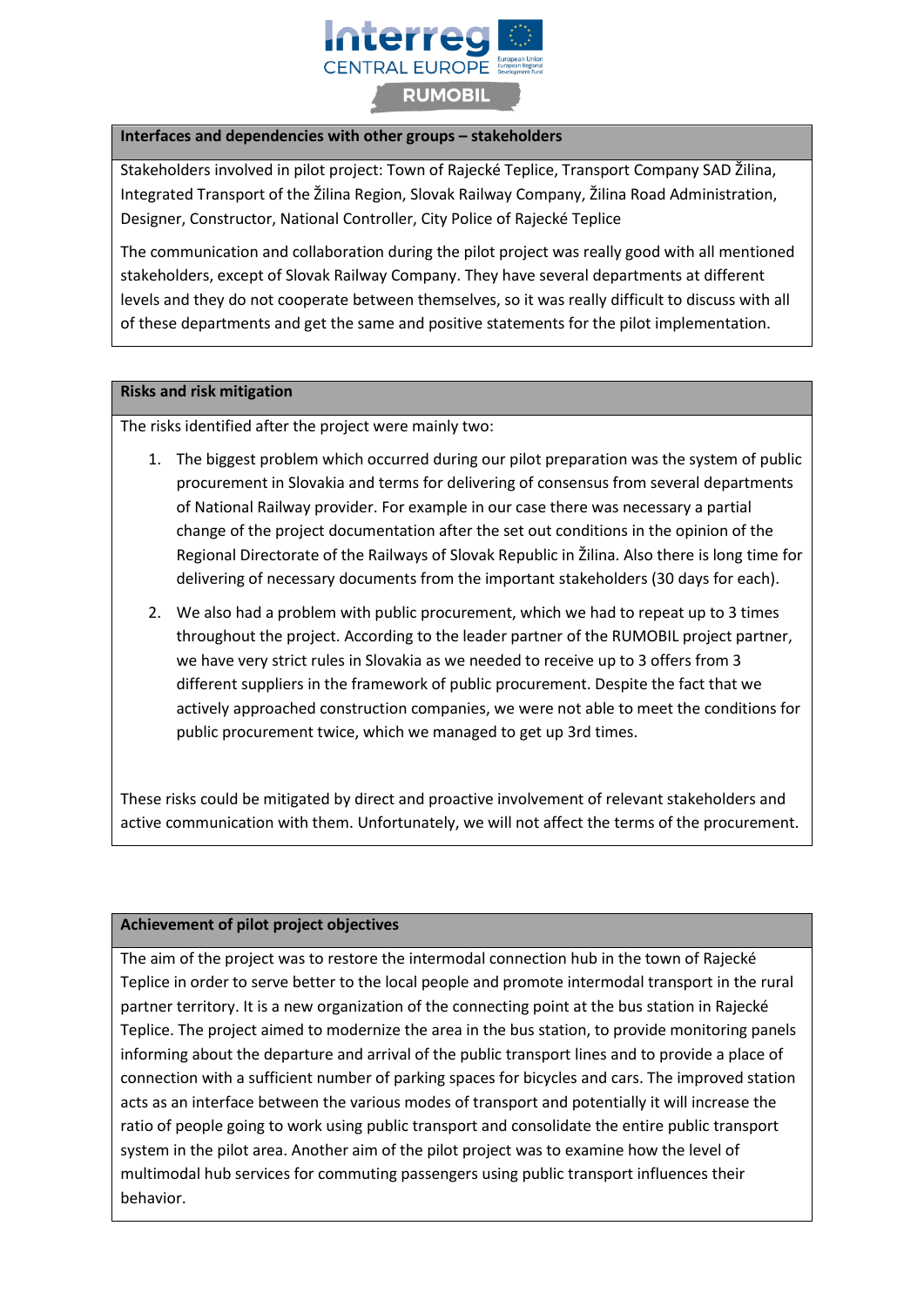

From the newly built multimodal transport hub we expect the stabilization of decline in the number of passengers despite the aging of the population. We expect better coordination of different types of transport. At the same time, we expect a gradual increase in the number of passengers in the period of two or three years.

Another objective of the Zilina Self-governing Region within the RUMOBIL project was to make a revision of the transport plan based on important findings and outputs from the RUMOBIL strategy.

A new sustainable mobility plan is currently being developed for the Žilina Region. At a meeting with the creators of this new transport plan, we agreed that the relevant results of the RUMOBIL strategy will be integrated into this transport plan.

#### **Lessons learnt and recommendations.**

It is really important to involve all stakeholders from the beginning of the preparation of technical content of the pilot project.

For example in our case there was necessary a partial change of the project documentation after the set out conditions in the opinion of the Regional Directorate of the Railways of Slovak Republic in Žilina. Also there is long time for delivering of consensus from the important stakeholders (30 days for each).

Our recommendations for other RUMOBIL partners or other stakeholders of projects such as RUMOBIL is to include the statutory time limit of stakeholders' statements to their project timetable.

#### **Photos**

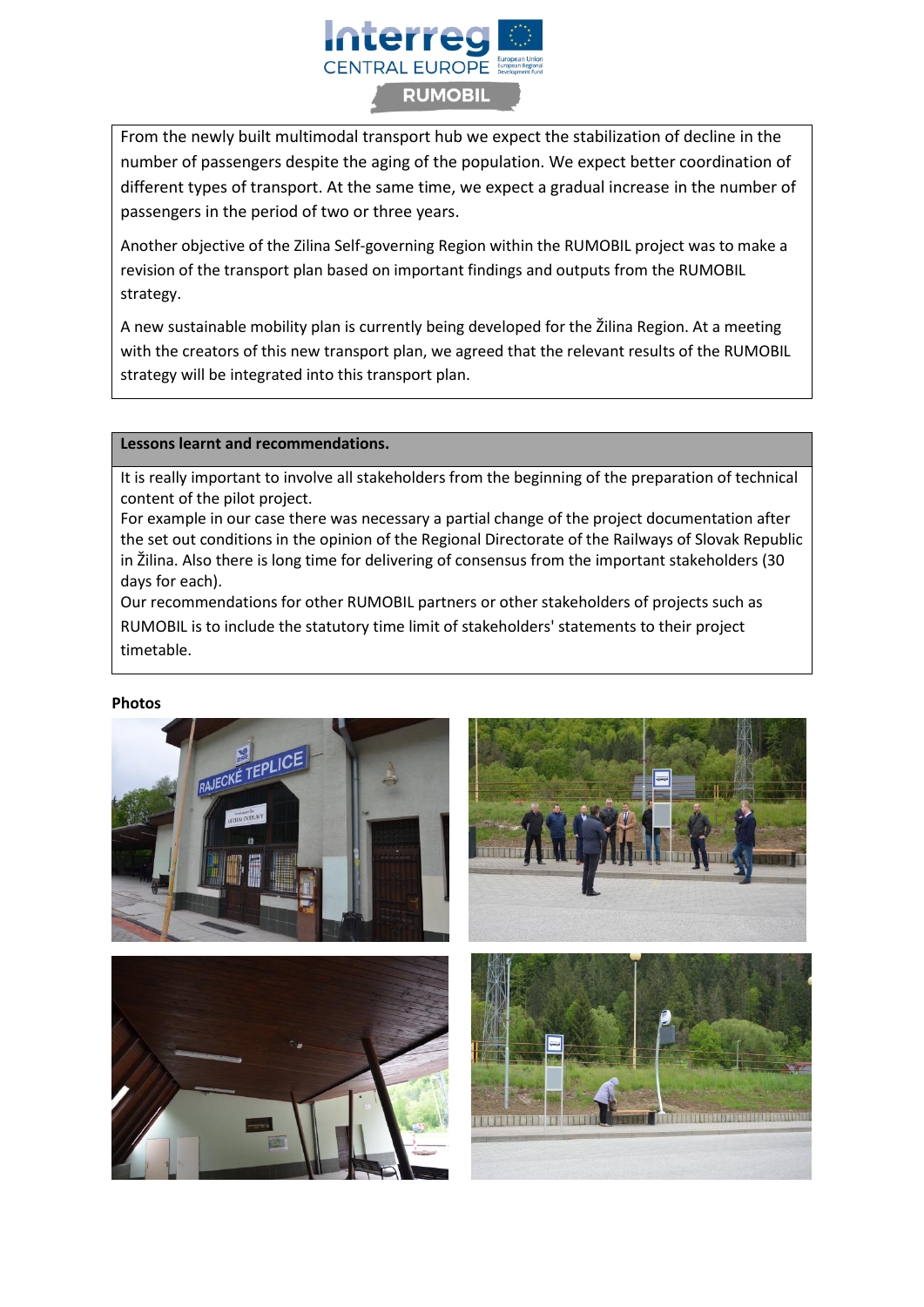